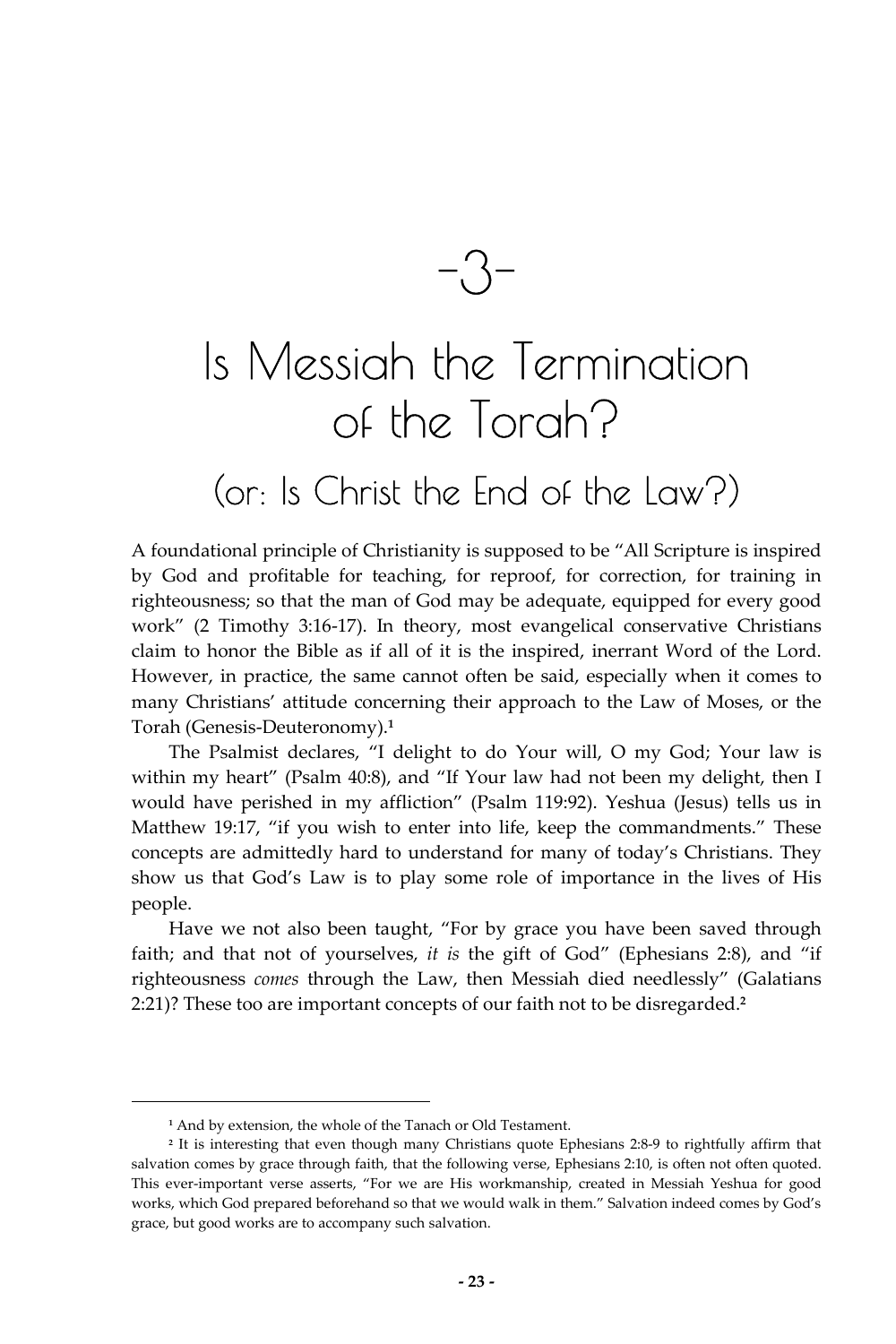The Apostle Paul writes, "Be diligent to present yourself approved to God as a workman who does not need to be ashamed, accurately handling**<sup>3</sup>** the word of truth" (2 Timothy 2:15). We are to be very careful when handling Holy Scripture, especially if one claims that certain parts of it, such as the Law of Moses, are no longer relevant for today's Believers. As Yeshua warns, "Whoever then annuls one of the least of these commandments, and teaches others *to do* the same, shall be called least in the kingdom of heaven; but whoever keeps and teaches *them*, he shall be called great in the kingdom of heaven" (Matthew 5:19).

What is the average Christian to do about what can appear to be contradictions in the pages of the Bible? From one perspective, we could argue that the Torah is not for Believers today, whereas from another we could come to the conclusion that Believers must and should be observing God's commands, with His judgment ready to strike the disobedient at a moment's notice. Rather than be dogmatic about a particular persuasion, let Biblical continuance be our quest. Let us understand that the Bible has no contradictions regarding God's purpose and plan for His people—and that it is our job to seek what is true above all else—even our own opinions. We must synthesize what appear to be opposing viewpoints among Scriptural passages.

Through the advent of the Messianic movement and Believers embracing the Hebraic Roots of their faith, many have been convicted to study and keep God's Torah. But at the same time, there are concerns that exist, the first one often being, "you are not under law, but under grace" (Romans 6:14). Letting *the whole of Scripture* be our guide, we will attempt to set straight many of Christianity's misconceptions of the Law in this article, as "The law of the LORD is perfect, restoring the soul; the testimony of the LORD is sure, making wise the simple" (Psalm 19:7). As Yeshua told a group of Pharisees, "if you believed Moses, you would believe Me, for he wrote about Me" (John 5:46), as they seemingly forgot to read what the Torah said of Him. Have we made the same mistake, failing to see Yeshua for who He is in the Torah of Moses? How much do today's Christians not understand human sin, *and the Savior who came to redeem them*, because they do not study God's Torah (cf. Galatians 3:24; Romans 3:20)?

## Initial Misgivings About "the Law"

When many Christians think about the Law of Moses or the Torah, often they conjure up a listing of rules and regulations given by a God who will "strike them down" if they disobey or do not obey them "perfectly." Too many fail to observe that much of modern Western government is in fact based on the writings of Genesis, Exodus, Leviticus, Numbers, and Deuteronomy. Even more so, the United States of America has more laws than any other country on the face of this planet, and it is considered by many to be an example of "true freedom." Law by no means is something that equals "bondage"!

<sup>&</sup>lt;sup>3</sup> Grk. *orthotomeō* (ὀρθοτομέω); "to teach it *aright*" (*LS*, 567).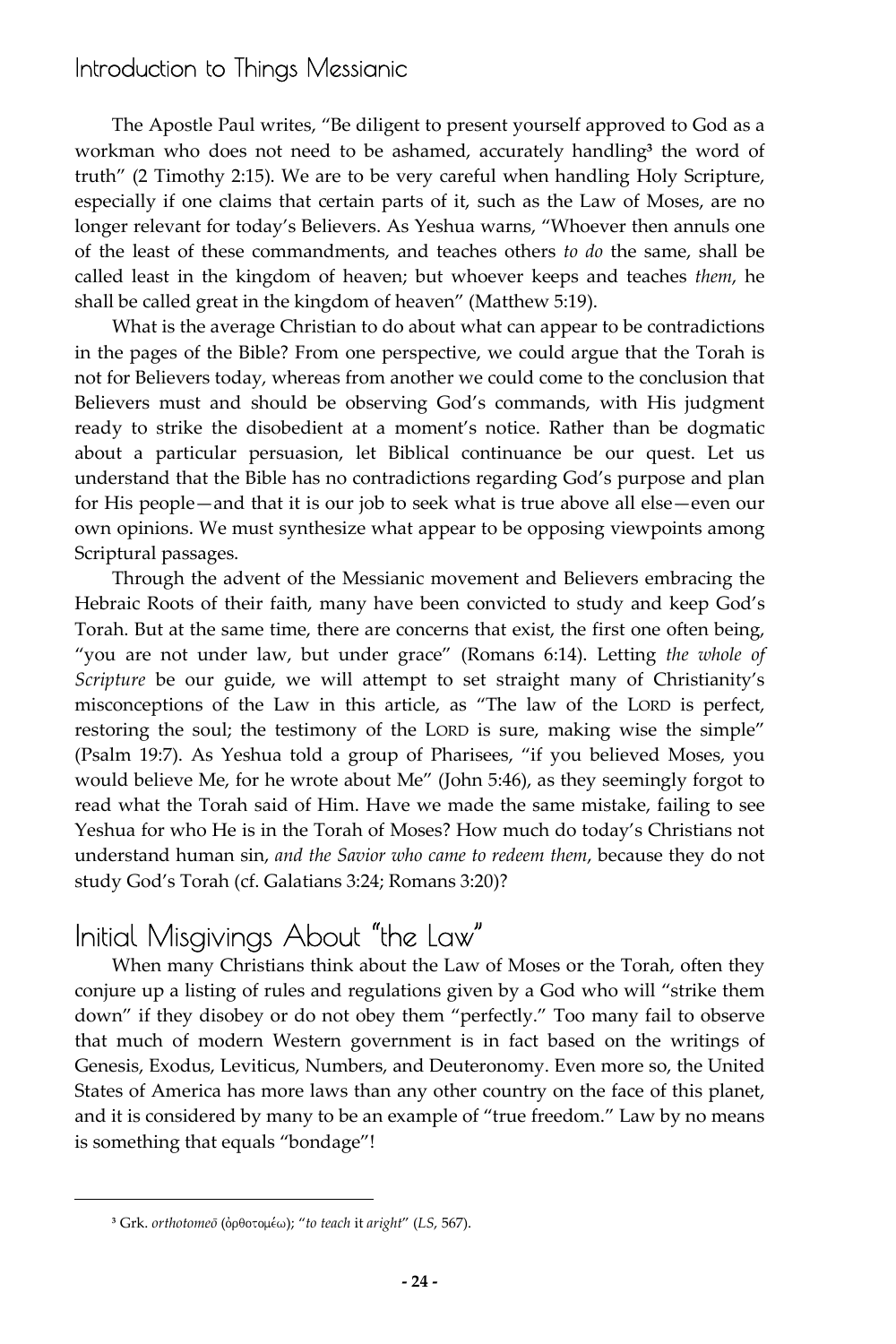#### Is Messiah the Termination of the Torah?

As far as personal understanding or application is concerned, the Torah is not just "the Law." The Hebrew *torah* (hr'AT) is often defined as "direction, instruction, law," and could also be called "teaching" (*BDB*),**<sup>4</sup>** being derived from the verb *yarah* יִרְה).<sup>5</sup> Depending on your perspective, you can treat God's commandments as "orders," or as the loving instructions of a Heavenly Father. The Apostle John writes, "For this is the love of God, that we keep His commandments; and His commandments are not burdensome" (1 John 5:3). God Himself says, "For this commandment which I command you today is not too difficult for you, nor is it out of reach" (Deuteronomy 30:11). God's Torah is not intended to be something hard for His people to follow.

Most of our controversy concerning the validity of the Torah is not going to come from the Tanach or Old Testament. It will rather come from the Apostolic Scriptures or New Testament, and Christian misunderstandings—or sometimes biased translations—of certain Greek words. One such example can exist with the Greek word *nomos* ( $\nu$ <sup>o</sup>), commonly translated as "law." Imperative to a proper understanding of *nomos* is that this word is an *all-inclusive* Greek term entailing: law, teaching, instruction, rules, and natural laws of the universe.**<sup>6</sup>** When the Apostolic Scriptures speak of "law," it is important to determine *what law* it is speaking of. Is the *nomos* mentioned the Torah or the Law of Moses, or is it a spiritual law/constant such as the law of sin and death (i.e., Romans 8:2)? This can only be known by the context of how *nomos* is used.

Many Christians I know would agree with what has thus far been mentioned. Very few Christians will say that the Law of Moses did not serve a purpose, as Jesus did say, "Do not think that I came to abolish the Law or the Prophets; I did not come to abolish, but to fulfill" (Matthew 5:17). They will agree that Yeshua did not come to "destroy" (KJV) the Law. But certainly He has already fulfilled it for us, right?

To this we answer **yes and no.** The Greek verb translated "fulfill" in Matthew 5:17, *plēroō* (πληρόω), notably means "to make full, to fill, to fill up," or more importantly, "*to make complete in every particular, to render perfect*" (*Thayer*).**<sup>7</sup>** In order to be the promised Messiah of Israel, Yeshua must have observed the Torah of Moses perfectly as He is our Passover Lamb and blameless sacrifice. Yeshua had to fulfill the Torah by living it without any error. Nowhere in His sayings or actions did He ever contradict the Torah or teach others to disobey it. Even those who

**<sup>4</sup>** *BDB*, 435.

**<sup>5</sup>** Cf. Ibid.

**<sup>6</sup>** L.A. Jervis specifies how *nomos* can mean "both 'law' and 'custom' and so could refer to the laws of a society and to that society's habits and customs" ("Law/Nomos in Greco-Roman World," in Craig A. Evans and Stanley E. Porter, eds., *Dictionary of New Testament Background* [Downers Grove, IL: InterVarsity, 2000], 632.)

**<sup>7</sup>** *Thayer*, pp 517-518.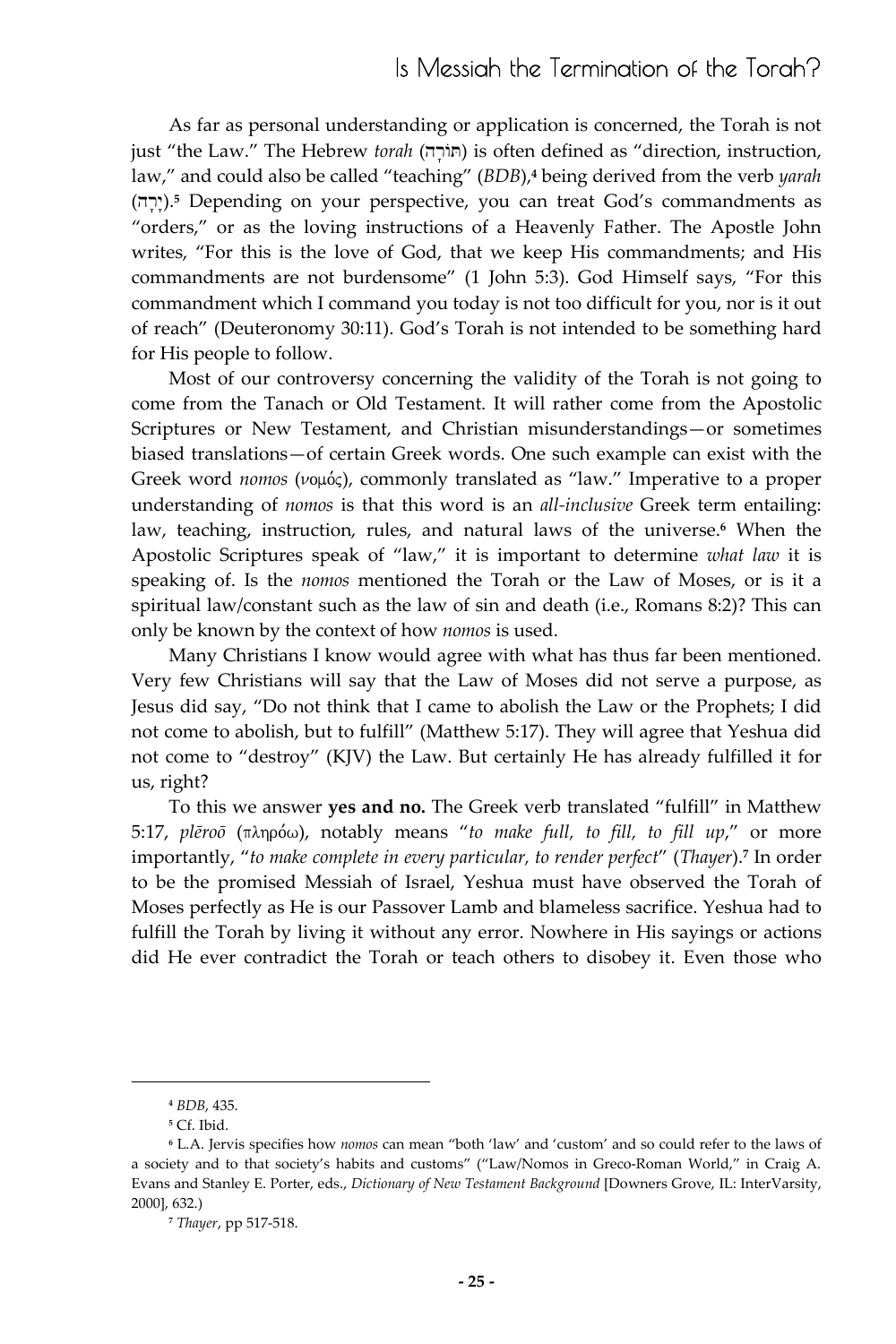believe that the Law of Moses is not to be followed by today's Christians, recognize that Jesus lived as a Torah-faithful Jew.**<sup>8</sup>**

If we continue reading Yeshua's critical admonition in Matthew 5:18-19, we discover some extremely important statements:

"For truly I say to you, until heaven and earth pass away, not the smallest letter or stroke shall pass from the Law until all is accomplished. Whoever then annuls one of the least of these commandments, and teaches others *to do* the same, shall be called least in the kingdom of heaven; but whoever keeps and teaches *them*, he shall be called great in the kingdom of heaven."

In these verses, the Messiah clearly says "till heaven and earth pass away, not an iota, not a dot, will pass from the law until all is accomplished" (RSV). Now we would have to ask ourselves, has all been accomplished? *Are Heaven and Earth gone?* Have the prophecies within the Tanach or Old Testament all been fulfilled? Are we presently in the renewed Kingdom of God on Planet Earth? Is Yeshua ruling and reigning from Jerusalem?

Any objective reader is forced to answer a resounding "no" to these questions. Furthermore, what did Yeshua mean by stating, "Anyone who breaks one of the least of these commandments and teaches others to do the same will be called least in the kingdom of heaven, but whoever practices and teaches these commands will be called great in the kingdom of heaven" (Matthew 5:20, NIV)? This is important to comprehend because there are some who believe and teach that the Messiah came to do exactly this—*annul or abolish the commandments of the Torah*. But this is obviously not proper, unless such people really do want to be considered "least" in God's Kingdom.

From Yeshua's own words, is He telling us that we need to keep the commandments of the Law of Moses? **Yes!** Because Yeshua also said, "Not everyone who says to Me, 'Lord, Lord,' will enter the kingdom of heaven, but he who does the will of My Father who is in heaven *will enter*. Many will say to Me on that day, 'Lord, Lord, did we not prophesy in Your name, and in Your name cast out demons, and in Your name perform many miracles?' And then I will declare to them, 'I never knew you; DEPART FROM ME, YOU WHO PRACTICE LAWLESSNESS'" (Matthew 7:21-23; cf. Psalm 6:8).

This, of course, opens up an entirely new range of theological questions. Your average Christian's understanding of Holy Scripture often (only) comes from the epistles of Paul, which were letters written to various communities of Believers in the First Century, to address *specific* problems that each one of those congregations faced.<sup>9</sup> In fact, some I have encountered have gone as far as to say that Christians need not concern themselves with Yeshua's words, because He "was speaking to the Jews" and that Paul was the "apostle to the Gentiles." But as you will find as

**<sup>8</sup>** D.J. Moo describes how "Jesus does not so much oppose the Law as [He] claim[s] to transcend it" ("Law," in Joel B. Green, Scot McKnight, and I. Howard Marshall, eds., *Dictionary of Jesus and the Gospels* [Downers Grove, IL: InterVarsity, 1992], 456).

**<sup>9</sup>** The Pauline Epistles are summarized from a Messianic perspective in the author's workbook *A Survey of the Apostolic Scriptures for the Practical Messianic*.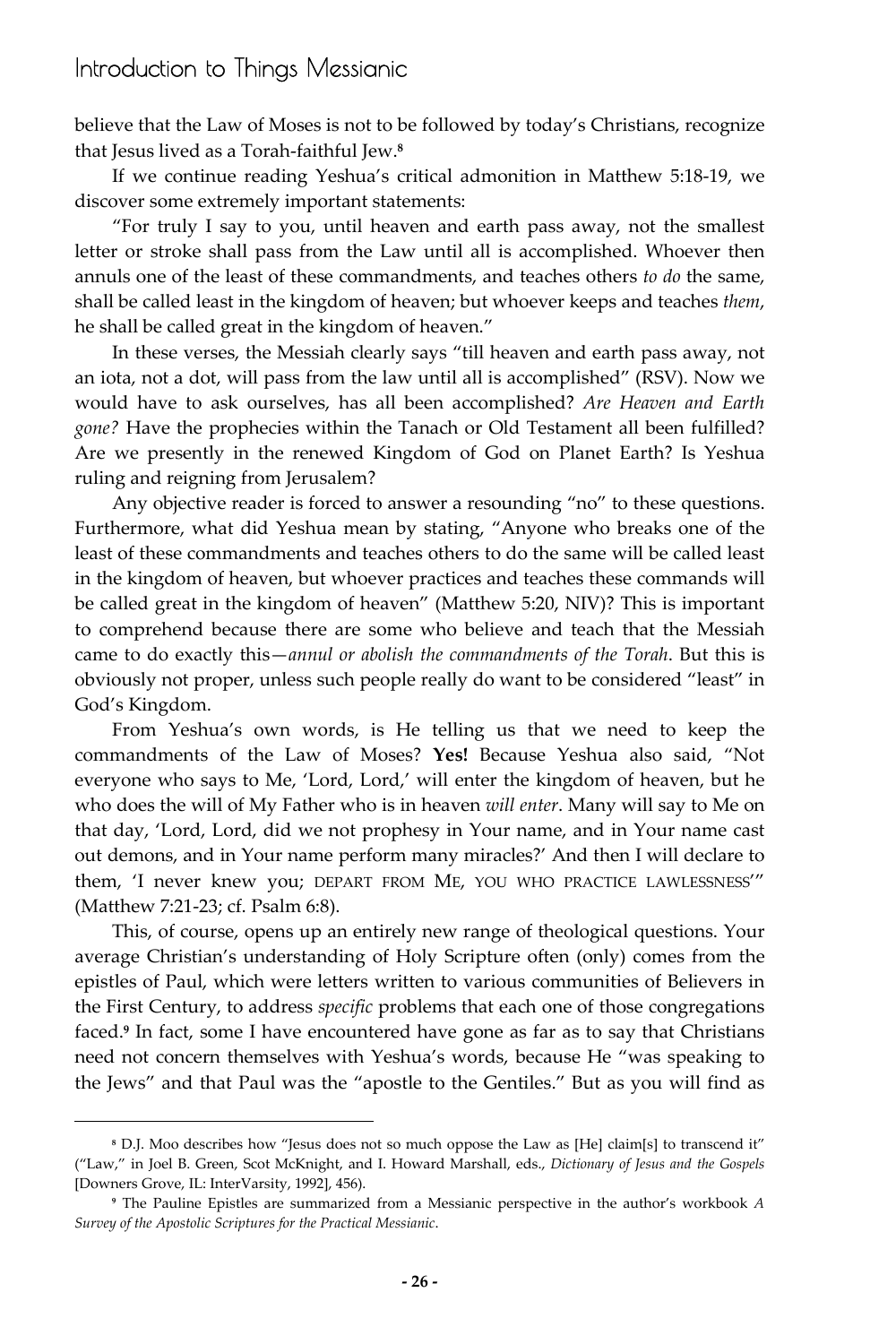you examine them closely, a great deal of Paul's writing is teaching on Torahrelated issues as applied in a community!

Throughout his writings the Apostle Paul upholds the importance of God's Torah, telling us, "the Law is holy, and the commandment is holy and righteous and good" (Romans 7:12). The Torah is something that is "spiritual" (Romans 7:14). In Romans 3:31, he writes, "Do we then nullify the Law through faith? May it never be! On the contrary, we establish the Law." The Greek verb histēmi (ίστημι) is translated "established" in the NASU, but it fully means "*to uphold or sustain the authority* or *force of any thing*" (*Thayer*).**<sup>10</sup>** The RSV and NIV actually render it as "uphold."

Some Christians might argue at this point that they are "under the law of Christ" (1 Corinthians 9:21; Galatians 6:2), which would be correct. But who is the Messiah? Is not Yeshua the LORD God made manifest in the flesh? As God, was not the Messiah at Mount Sinai giving the commandments to Moses? 1 Corinthians 10:4 tells us that Ancient Israel "drank from a Spirit-sent Rock which followed them, and that Rock was Messiah" (CJB). To follow the "Law of Christ" means to follow the Torah as Yeshua followed it as our example.

**To deny that the Torah composes Yeshua's commandments says that He is not the LORD God, and is tantamount to denying His Divinity and oneness with the Father.** And Yeshua's oneness with the Father (cf. John 10:30) *also* involves the Father and Son being of *one accord* (cf. John 17:11, 21).

Others would argue that the Law of Moses was "for Israel." 2 Kings 17:37 does summarize, "The statutes and the ordinances and the law and the commandment which He wrote for you, you shall observe to do forever." But such people misunderstand the fact that Yeshua came as the Messiah of Israel to restore Israel (Jeremiah 33:7; cf. Matthew 16:18), and that at *Shavuot/*Pentecost Peter declared, "Therefore let all the house of Israel know for certain that God has made Him both Lord and Messiah—this Yeshua whom you crucified" (Acts 2:36). Most importantly, the Apostle Paul wrote non-Jewish Believers that because of their salvation in Yeshua they had become a part of the "commonwealth of Israel," previously having been without "hope and without God in the world" (Ephesians 2:12; cf. 3:6).

Born again Believers are not part of a separate group of elect known as "the Church." On the contrary, in the Last Days the Lord's major purpose is to restore Israel—and this includes *both* Jewish and non-Jewish Believers in His Son, Yeshua! This is the people that the Messiah is returning to rule and reign with, and this people is certainly called to obey God's Instruction, as the Torah is to go forth from Zion (Isaiah 2:2-4; Micah 4:1-3).

There is a plethora of references throughout the pages of the Bible telling us that the Torah and its commandments are "everlasting" or "for all generations."**<sup>11</sup>**

**<sup>10</sup>** *Thayer*, 308.

**<sup>11</sup>** Exodus 27:21; 28:43; 29:28; 30:21; 31:17; Leviticus 6:18, 22; 7:34, 36; 10:9, 15; 17:7; 23:14, 21, 41; 24:3; Numbers 10:8; 15:15; 18:8, 11, 19, 23; 19:10; Deuteronomy 5:19; Psalm 119:160.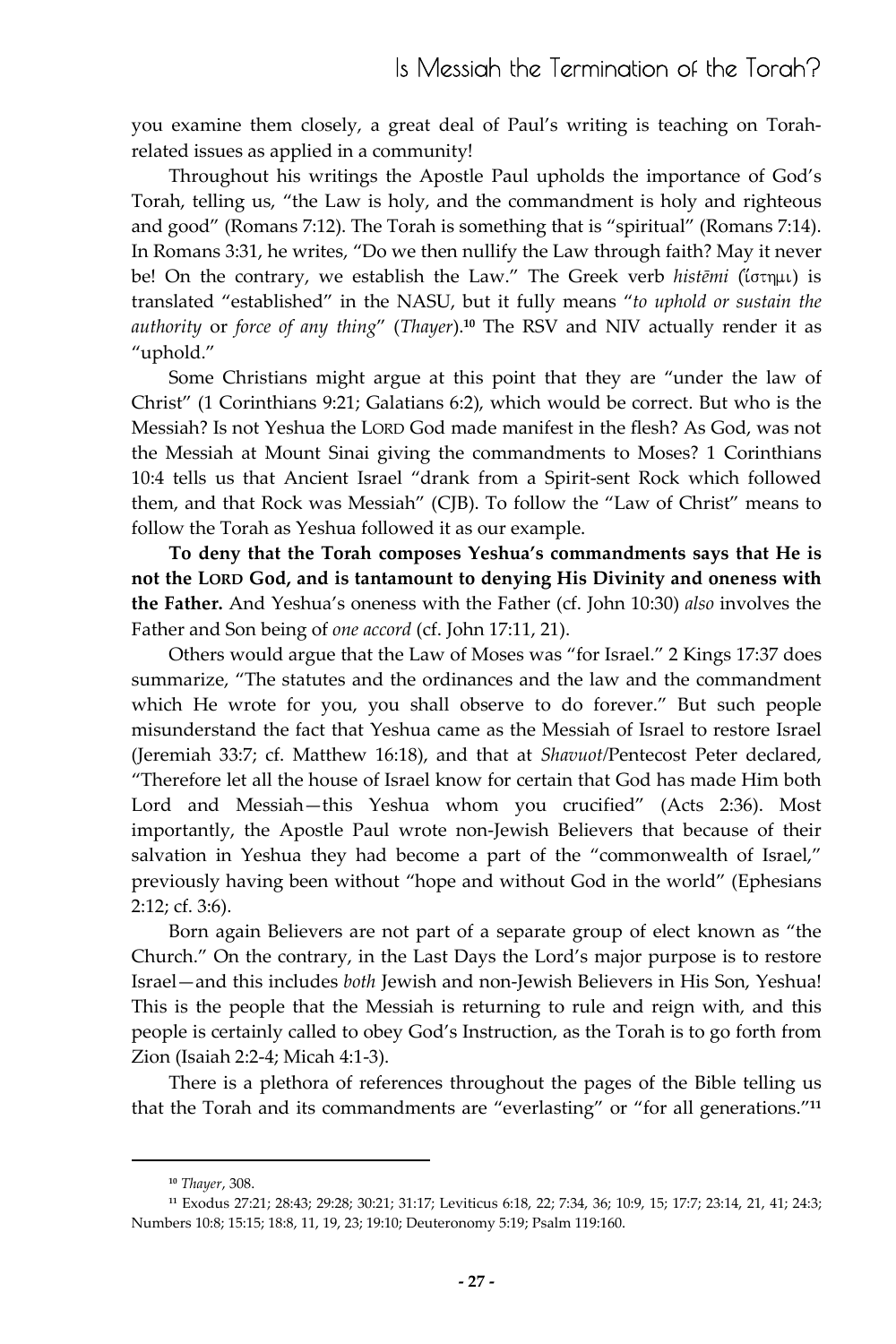But why do we have those trying to tell us otherwise? Why do some people so easily, or even flippantly, want to disregard God's instructions? Are there those within Christianity whose traditions are more important to them than Scriptural truth and continuity? Are some trying to maintain the "status quo," so they do not have to admit they are possibly wrong and might have to change? Has today's contemporary Church truly benefited from largely ignoring the Law?

## What does Romans 10:4 actually mean?

We now arrive at the heart of the matter. In most Bibles, Romans 10:4 is translated "For Christ is the end of the law for righteousness to everyone who believes" (NASU). The first part of the verse, "Christ is the end of the law," is a cause of much confusion among Believers today. First, it would seem to contradict Yeshua's admonition to us in Matthew 5:17-19. Second, it would also contradict Paul's previous writing in Romans 7:12.

The Messiah is *not* the "end" or the "termination" of the Law of Moses. The Greek word translated as "end" in Romans 10:4 is *telos* (τέλος), meaning "*the end to which all things relate, the aim, purpose*" (*Thayer*).**<sup>12</sup>** *AMG* offers us some valuable commentary, by stating that *telos* "does not, as is commonly supposed, mean the extinction, end, termination with reference to time, but the goal reached, the completion or conclusion at which something arrives…or as a result, acme, consummation."**<sup>13</sup>** Yet how many people fail to read that small footnote in their Bibles for Romans 10:4, which often says "Or, *goal*?"**<sup>14</sup>**

The Complete Jewish Bible offers a good translation of Romans 10:4: "For the goal at which the *Torah* aims is the Messiah, who offers righteousness to everyone who trusts." The relatively new TNIV says, "Christ is the culmination of the law." N.T. Wright further suggests that "climax" is the best understanding for *telos*. **15**

More generic English Bible translations such as the Contemporary English Version translate Romans 10:4 as, "But Christ makes the Law no longer necessary for those who become acceptable to God by faith." Interestingly enough, a footnote exists in the CEV stating, "*or* 'But Christ gives full meaning to the Law.'"**<sup>16</sup>**

Romans 10:4 also brings us to a more perplexing paradigm: What does it mean when Christians say "Christ is the end of the law for righteousness to everyone who believes"? The Apostle Paul continues, by explaining,

"For Moses writes that the man who practices the righteousness which is based on law shall live by that righteousness. But the righteousness based on faith

**<sup>12</sup>** *Thayer*, 620.

**<sup>13</sup>** Zodhiates, *Hebrew-Greek Key Study Bible*, 1881.

**<sup>14</sup>** Ibid., 1498.

<sup>&</sup>lt;sup>15</sup> His comments are well taken, where he asserts "the Messiah is himself the climax of the long story of God and Israel, the story Torah tells and in which it plays a vital though puzzling part. God's purposes in Torah, purposes both negative and positive, have reached their goal in the Messiah, and the result of that is the accessibility and availability of 'righteousness' for *all* who *believe*" (N.T. Wright, "The Letter to the Romans," in Leander E. Keck, ed., et. al., *New Interpreter's Bible*, Vol. 10 [Nashville: Abingdon, 2002], 658).

**<sup>16</sup>** *Holy Bible, Contemporary English Version* (New York: American Bible Society, 1995), 971.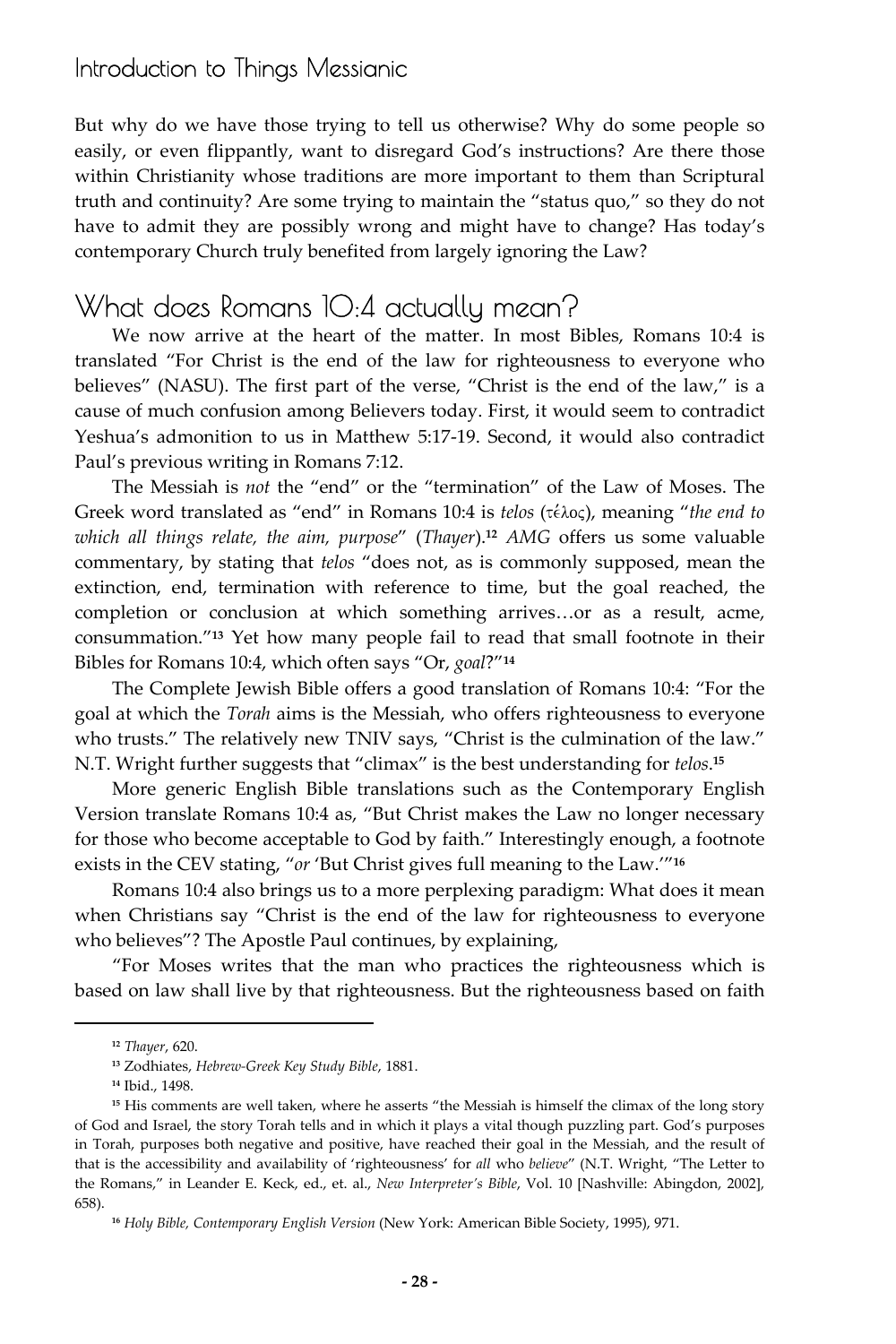speaks as follows: 'DO NOT SAY IN YOUR HEART, "WHO WILL ASCEND INTO HEAVEN?" (that is, to bring Messiah down), or 'WHO WILL DESCEND INTO THE ABYSS?' (that is, to bring Messiah up from the dead). But what does it say? 'THE WORD IS NEAR YOU, IN YOUR MOUTH AND IN YOUR HEART'—that is, the word of faith which we are preaching, that if you confess with your mouth Yeshua *as* Lord, and believe in your heart that God raised Him from the dead, you will be saved; for with the heart a person believes, resulting in righteousness, and with the mouth he confesses, resulting in salvation. For the Scripture says, 'WHOEVER BELIEVES IN HIM WILL NOT BE DISAPPOINTED.' For there is no distinction between Jew and Greek; for the same *Lord*  is Lord of all, abounding in riches for all who call on Him; for 'WHOEVER WILL CALL ON THE NAME OF THE LORD WILL BE SAVED'" (Romans 10:5-13).**<sup>17</sup>**

Some might say that the Messiah is a termination of the Torah as far as righteousness is concerned. But a critical question we must ask ourselves is: Did righteousness ever come through the Torah?**<sup>18</sup>** Paul comments in Galatians 2:21, "I do not nullify the grace of God, for if righteousness *comes* through the Law, then Messiah died needlessly." But Paul also tells us, "Is the Law then contrary to the promises of God? May it never be! For if a law had been given which was able to impart life, then righteousness would indeed have been based on law" (Galatians 3:21). Even if the source of one's righteousness is not the Torah, this does not all of a sudden make the Torah unimportant.

If we consider a more correct understanding of Romans 10:4, we see that the Messiah is the aim or purpose or climax of the Torah, and faith in Him provides us the righteousness that we should all desire—something that the Torah testifies to (Romans 3:21), but is not the origin of. *The Torah is to point to the Messiah*, who is the Source of our righteousness (Philippians 3:8).

**The purpose or** *telos* **of the Torah is to convict a person of his or her sin, reveal the individual's violation of God's commandments, and thus reveal a person's sin nature and need for a Divine Savior.**

As Paul has said, "What shall we say then? Is the Law sin? May it never be! On the contrary, I would not have come to know sin except through the Law; for I would not have known about coveting if the Law had not said, 'YOU SHALL NOT COVET'" (Romans 7:7). The commandments of God's Torah *are to convict a person of his or her sin.* Paul continues, "For what the Law could not do, weak as it was through the flesh, God *did*: sending His own Son in the likeness of sinful flesh and *as an offering* for sin, He condemned sin in the flesh" (Romans 8:3). The Torah on its own cannot provide redemption; only the sacrifice of the Son of God can. He in turn justifies a sinner, and obedience to the Law comes from one who emulates Yeshua's example.

For the born again Believer, the Torah can continue to convict, so one can "work out your own salvation with fear and trembling" (Philippians 2:12),

**<sup>17</sup>** Cf. Deuteronomy 30:12, 14; Isaiah 28:16; Joel 2:32.

**<sup>18</sup>** Consult the FAQ, "Deuteronomy 6:25," which considers the individual and corporate dynamics of tzedaqah (אָרָקָה), discussing the likelihood that Ancient Israel's declaration "It will be righteousness for us…" relates to their corporate identity as God's people.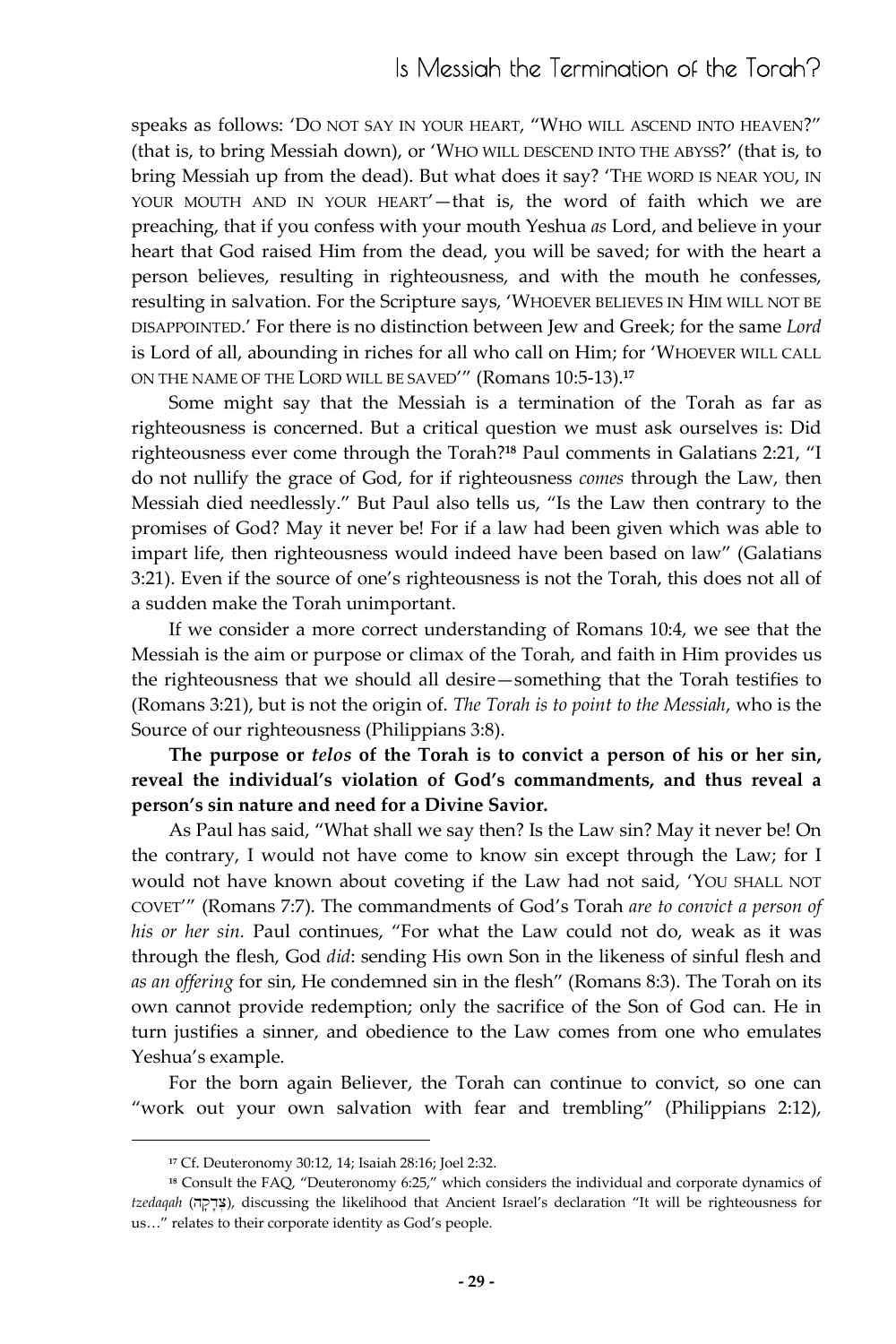knowing what to confess daily before the Father when we fall short of His high standard.**<sup>19</sup>** Paul told Timothy that "We know that the law is good if one uses it properly" (1 Timothy 1:8, NIV), an appropriate use being "a corrector of the foolish…having in the Law the embodiment of knowledge and of the truth" (Romans 2:20). For born again Believers, the Torah instructs us on what it means to live as a part of God's Kingdom of priests (Exodus 19:6).

Yeshua the Messiah sums up the Torah of Moses for us very nicely:

"'Teacher, which is the great commandment in the Law?' And He said to him, '"YOU SHALL LOVE THE LORD YOUR GOD WITH ALL YOUR HEART, AND WITH ALL YOUR SOUL, AND WITH ALL YOUR MIND.' This is the great and foremost commandment. The second is like it, "YOU SHALL LOVE YOUR NEIGHBOR AS YOURSELF." On these two commandments depend the whole Law and the Prophets'" (Matthew 22:36-40).

What may be surprising to some of your average Christian readers, is that Yeshua's admonition for us to love God and neighbor is *quoted directly* from the Torah*.* These commandments were not "made up" as some may unconsciously believe when they gloss over the Gospels:

"Hear, O Israel! The LORD is our God, the LORD is one! You shall love the LORD your God with all your heart and with all your soul and with all your might. These words, which I am commanding you today, shall be on your heart. You shall teach them diligently to your sons and shall talk of them when you sit in your house and when you walk by the way and when you lie down and when you rise up. You shall bind them as a sign on your hand and they shall be as frontals on your forehead. You shall write them on the doorposts of your house and on your gates" (Deuteronomy 6:4-9).

"You shall not take vengeance, nor bear any grudge against the sons of your people, but you shall love your neighbor as yourself; I am the LORD" (Leviticus 19:18).

Summarized, both Yeshua the Messiah and the Apostle Paul uphold the validity of the Torah for the Believer. This is not to say that the position of the Torah has not changed since Yeshua's sacrifice, and that some modifications have been made in regard to the Temple and priesthood (cf. Hebrews 7:12)—but it is to say Christians today must reevaluate the Torah's position and applicability for their lives. Let us truly make the Messiah "the *goal* at which the Torah aims" (Romans 10:4, CJB), as opposed to the "end of the law." Otherwise, Paul has contradicted himself (cf. Romans 7:12) and we should consider Yeshua's

**<sup>19</sup>** As John Wesley preached in his sermon "Properties of the Law,"

<sup>&</sup>quot;I cannot spare the law one moment, no more than I can spare Christ: seeing I now want it as much, to keep me to Christ, as I ever wanted it to bring me to him…Indeed each is continually sending me to the other,—the law to Christ, and Christ to the law. On the one hand, the height and depth of the law constrain me to fly to the love of God in Christ; on the other, the love of God in Christ endears the law to me 'above gold or precious stones;' seeing I know every part of it is a gracious promise, which my Lord will fulfill in its season" (N. Burwash, ed., *Wesley's Doctrinal Standards Part I: The Sermons, with Introductions, Analysis, and Notes* [Salem, OH: Schmul Publishing, 1988], 350).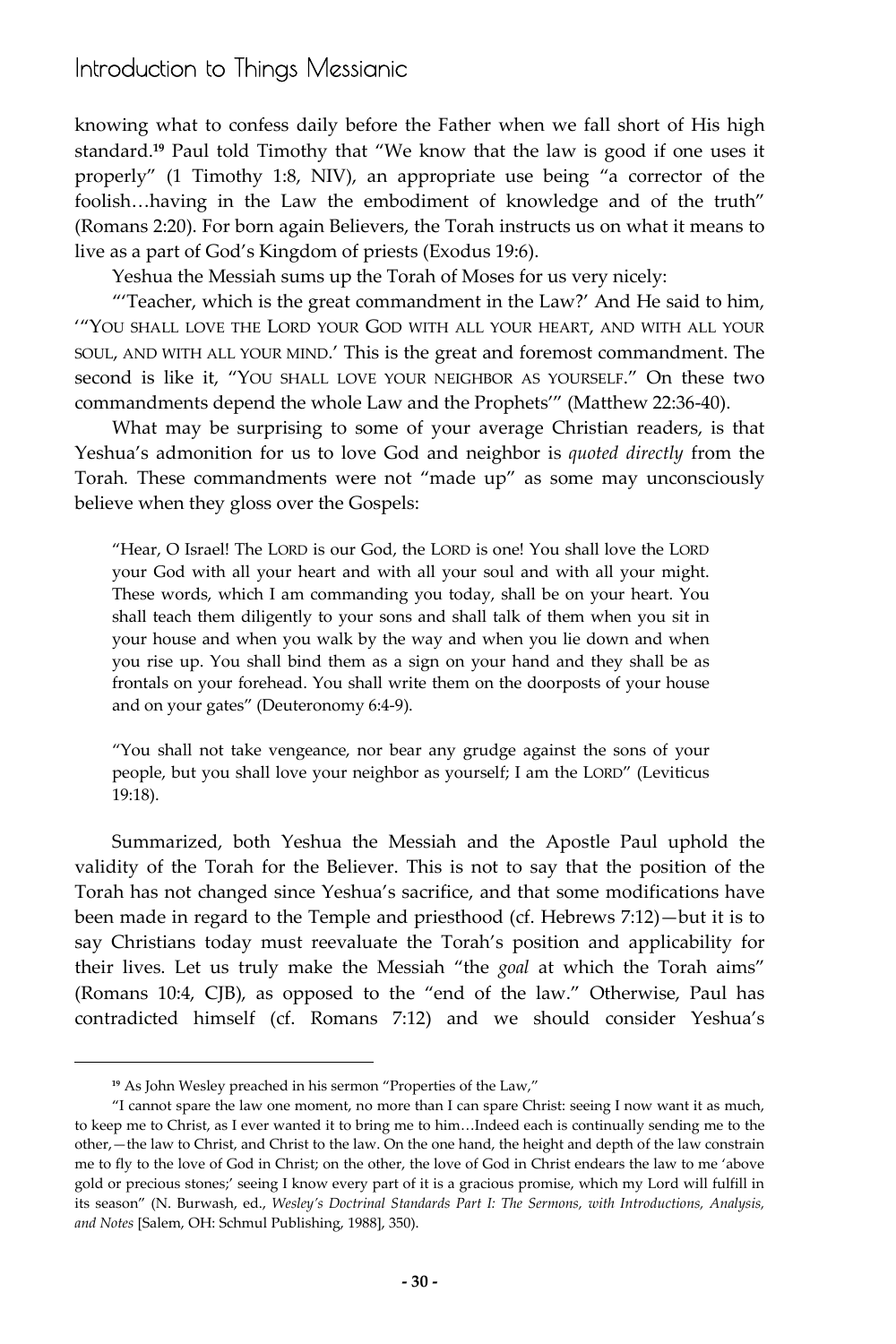admonition of the Law not passing away (Matthew 5:17-19) to be null and void, or Yeshua has misled us. *This cannot be*, and we have a job to do in reconciling what may appear to be contradictions in the Biblical text.

If we assert the position that the Torah is no longer valid, then do we join liberal theologians and their assault on the Holy Scriptures—that they are not the inspired Word of God and are full of contradictions? Has a wide dismissal of the Law and Moses, and the Old Testament in general, really helped today's Christians to be all the things that God wants them to be? We probably need to do better in acknowledging the words of our Lord Yeshua: "If you love Me, you will keep My commandments" (John 14:15).

**What are those commandments? They are found in God's Torah!** *Let us return to Moses' Teaching*, and be molded into men and women who have the wisdom that God desires us to have—testifying of His goodness to the world around us by lives of faithful obedience (Deuteronomy 4:6).

# Your Response

Your response to the message of the Torah's validity for Believers today is totally up to you. As it is written in Psalm 119:142, 152, "Your righteousness is an everlasting righteousness, and Your law is truth…Of old I have known from Your testimonies that You have founded them forever." The Psalmist also declares, "Those who love Your law have great peace, and nothing causes them to stumble" (Psalm 119:165). An unfortunate admonition to us comes from Proverbs 29:18: "Where there is no vision, the people are unrestrained, but happy is he who keeps the law."

Is this the state of Christianity today? What is the long-term purpose of the modern Christian's walk with the Messiah? Are we truly praying "Your kingdom come. Your will be done, on earth as it is in heaven" (Matthew 6:10), and doing all we can to see Yeshua return in power and glory to establish His Kingdom? Let us not be as "one [who] turns aside his ear from hearing the law, his prayer, too, will be [considered] an abomination" (Proverbs 28:9). Would today's Christianity be riddled with the ethical and moral problems it currently faces, if it had a much higher view for the role of the Law?

There are no easy answers to these questions. There is no easy answer that I can give to the person whose beliefs have just been challenged. I can tell you, however, what Yeshua told us: "He who has My commandments and keeps them is the one who loves Me; and he who loves Me will be loved by My Father, and I will love him and will disclose Myself to him" (John 14:21). If we truly believe that Yeshua is God, then we will do what He said and will believe that the commandments of the Torah are *His commandments*. We should all want the best relationship with God as possible, and obey Him because we love Him.

Yeshua says in Matthew 24:12 that in the Last Days "because lawlessness shall have been multiplied, the love of many will grow cold" (LITV). The Lord issues a very sobering word in that, "The Son of Man will send forth His angels, and they